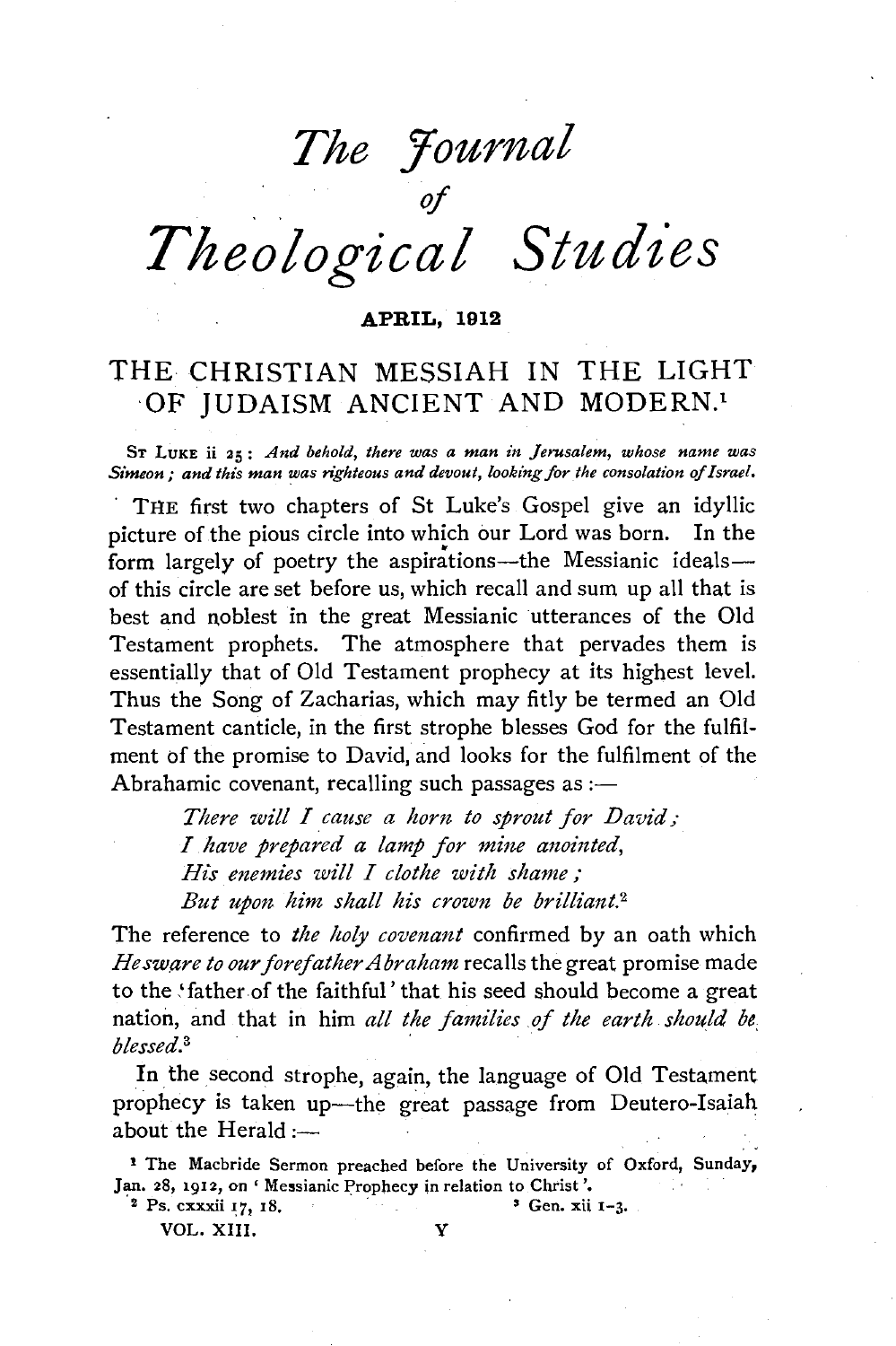*Hark* I *one proclaiming: make ready in the wilderness the*  way of *Jahveh*;

*Make level in the desert a highway for our God. <sup>1</sup>*

Or again the promise of light to them that sit in darkness, as given in the earlier Isaiah  $:$   $-$ 

*The people that walked in darkness have sem a great light, They that dwell in the land of deep shadow, upon them hath the light gleamed. <sup>2</sup>*

But perhaps the most striking point that emerges in this part of the song is the conception of the coming Messianic salvation as consisting in *remission of sins—to give knowledge of salvation unto his people in the remission of their sins.*<sup>3</sup> The Messianic salvation is to consist essentially in moral and spiritual redemption.

When we turn to the Song of Simeon, one other great conception emerges ; the Messiah whose advent is celebrated is to be not only the spiritual glory of his people Israel, but also *a light*  to lighten the Gentiles-an echo of the great Servant-passages in Deutero-Isaiah in which the Servant's mission is defined: $\qquad$ 

*So I make thee a light of the nations,*  That my salvation may be to the ends of the earth.<sup>4</sup>

It will be remembered, in this connexion, that the idea of the Messiah as *the light of the Gentiles* comes to expression in the Similitudes of the Ethiopic Book of Enoch, where we read of the heavenly Son of Man:-

*He shall be a staff to the righteous on which they wz?l support themselves and not fall; and he shall be the light of the Gentiles, and the hope* of *those that are troubled in heart.6* 

In Simeon's further speech another note is struck; the strain of sorrow mingles with the buoyant hope of what precedes  $:$ 

*Behold this one is set for the falling and the rising of many in Israel; and for a sign which is spoken against.*<sup>6</sup>

Here we seem to catch a note of foreboding that the advent of the Messiah will be accompanied by strife and suffering. It will be in the nature of a discriminating judgement, serving to reveal *the thoughts of many hearts.* 

**1** Is.  $x \cdot 1$  3. <sup>2</sup> Is. ix 1. <sup>3</sup> St Luke ii 77. <sup>4</sup> Is. xlix 6 (cf. xlii 6).<br><sup>6</sup> St Luke ii 34 (cf. Is. viii 14).  $\overline{\phantom{a}}^6$  St Luke ii 34 (cf. Is. viii 14).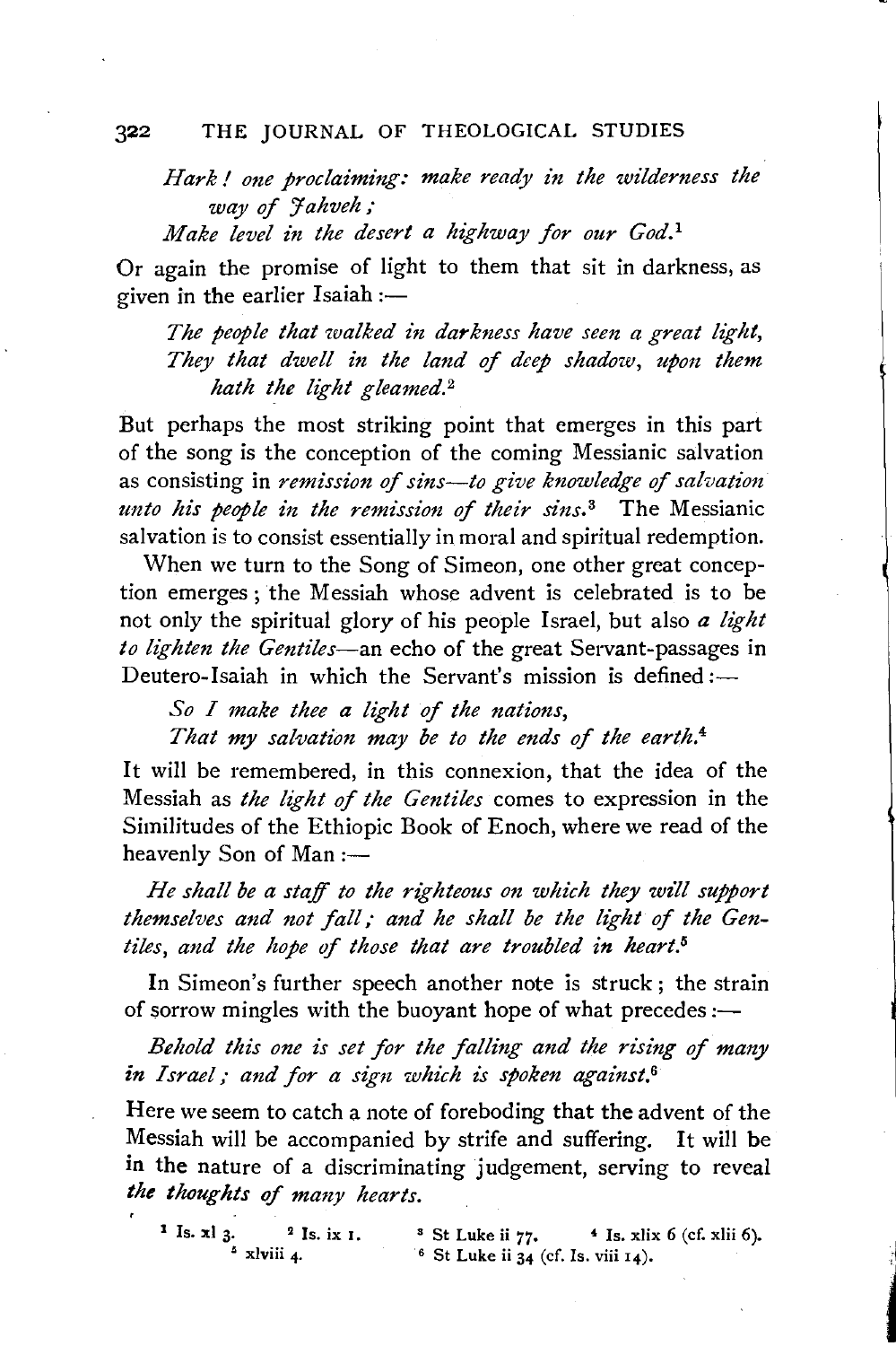Such is the Messianic expectation disclosed to us in the opening chapters of St Luke's Gospel. We catch a glimpse of a pious circle in Israel who were awaiting the advent of a Messiah who should effect the moral and spiritual redemption of his people ; who should reign as a spiritual prince in the hearts of a regenerate people, and so fulfil the old promises made to the House of David; and one who should extend his spiritual dominion to the ends of the earth. These hopes were based and nourished upon Old Testament prophecy, and were cherished within a limited circle who were to be found both among the learned-especially among the disciples of Hillel-and also among the people. Among the latter were doubtless included some of the more spiritually minded of the apocalyptists. The fulfilment of these hopes in the person and career of Jesus of Nazareth may be said to be the theme of the New Testament generally.

Doubtless the poems on which this estimate is based are the product, to some extent, of reflexion. They exhibit the piety of the primitive Palestinian Christian Church. Their genuinely primitive character and their essential conformity to truth and fact are guaranteed by their whole tone and character, their Ghristology, and their setting. In them we. ought to see, as I venture to think, translations of hymns, originally composed in Hebrew for liturgical use in the early Palestinian community of Hebrew Christians.

The Messianic ideals that have just been sketched were those of a minority, of which Zacharias the priest and Elizabeth, Joseph and Mary, the aged Simeon and the prophetess Anna were typical examples. To these we may add, as an example of the learned and aristocratic class, *]* oseph of Arimathaea, who also was *looking for the Kingdom of God.I* As in the days of the prophets, the loftiest and most spiritual hopes of the nation were the possession of a pious few.

Very different was the conception of the Messianic King cherished in the circles of the Zealot party. Here the Messiah was pictured as· a political deliverer who should annihilate the power of heathen . Rome, and establish a world-empire with Jerusalem for its capital. It was this delusive hope that captivated the imagination of the masses of the people, and led to the disastrous revolts against the imperial power, first in A.D. 66-70,

<sup>1</sup> St Mark xv  $43$  (cf. St Luke xxiii  $51$ ).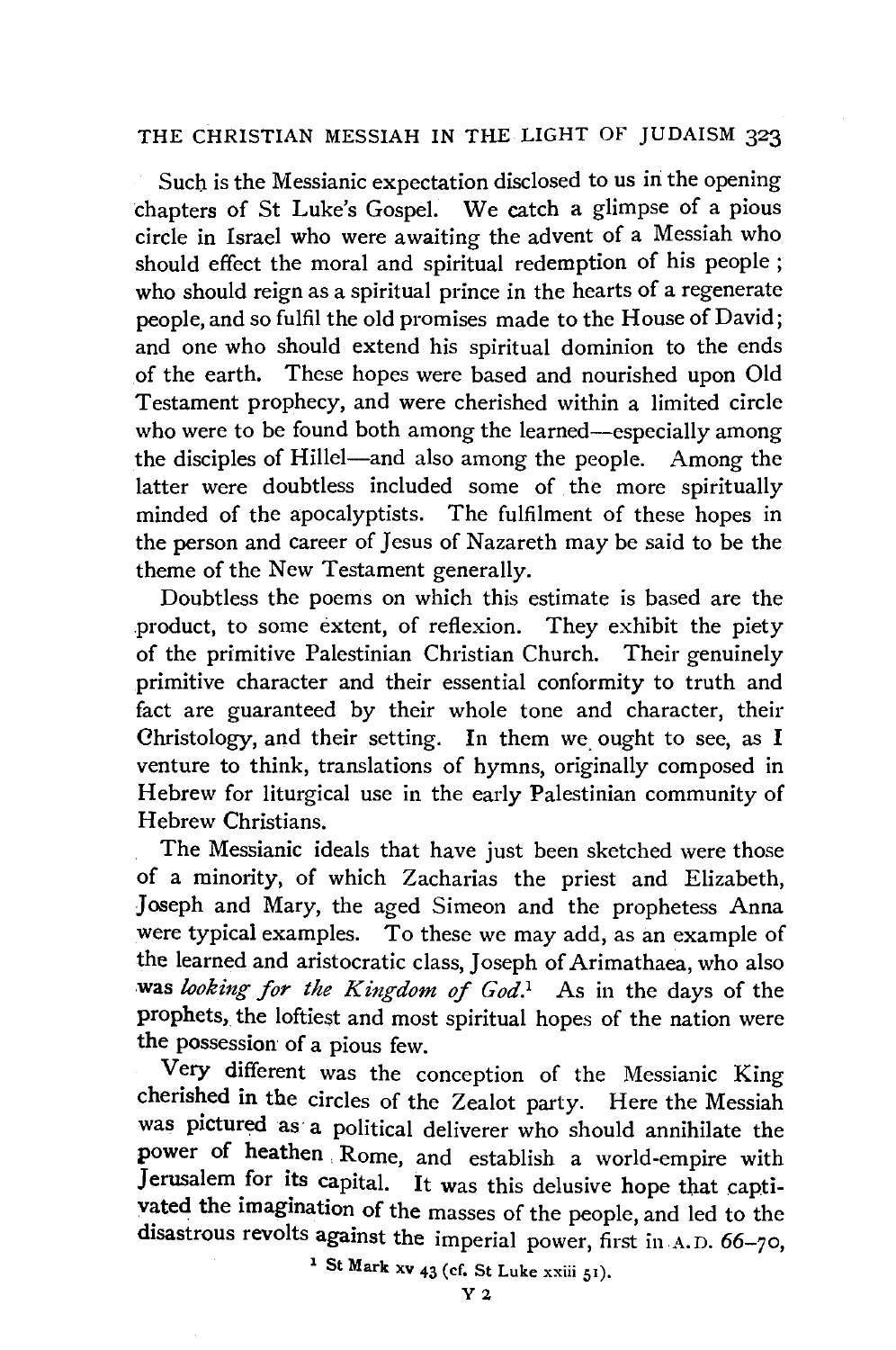and finally in 133-135 under Bar Kokba. If a political Messiah could enlist the allegiance of so great a Rabbi as Aqiba, it will be at once apparent how far-reaching the appeal of this mistaken ideal must have been. And yet it would be a mistake to suppose that the purely political ideal ever satisfied the nation as a whole. Before both the earlier and the later revolts influential voices of protest were raised. The great teacher Jochanan ben Zakkai withdrew about A.D. 66 to Jamnia to found a school which was destined to perpetuate the religion of the Law ; and Aqiba was rebuked by more than one of his colleagues for adhesion to an adventure, which, as they foresaw, was destined to bring about the ruin of the nation.

But, further, the Judaism of this earlier period down to A.D. 70 and even to A.D. *135* was a larger and more complex thing than it afterwards became. It embraced liberal elements which were later eliminated. The most eloquent witness, perhaps, of this is the great missionary propaganda which was carried on throughout the colonies of the Jewish Dispersion by Hellenistic Jews, and carried on, as Josephus attests and as the missionary labours of St Paul bear witness, with amazing success. The liberal party, which was strong among the Hellenistic Jews, and had influential support even in Palestine, was willing to divest Judaism of its accidental elements and to insist upon essentials-the profession of faith in one God, the observance of the Sabbath-rest, and the abjuration of idolatry in all its forms as well as its immoral accompaniments. In a word, all that it insisted upon was ethical monotheism. Circumcision was not demanded as a *sine qua non* for the admission of proselytes, only the purificatory bath of baptism.

'Wash your whole stature', says the Sibyl, 'clean from impurity in running streams, and with hands uplifted to heaven, ask for forgiveness of your doing ; then the worship of God shall heal gross impiety.<sup>'1</sup> It was the school of Shammai that insisted upon the letter of the Law about circumcision; it was probably also Pharisees of the same school who came into collision with our Lord, and provoked His stern denunciation. To this 'Catholick Judaism'<sup>2</sup> Philo belonged, who conceived Israel's

, 1 *Siby/1-0racles* iv 104 f.

2 The phrase is Mr J, H. A. Hart's; cf. his *The Hope of Catholick Judaism*  ,(Oxford, 1910). :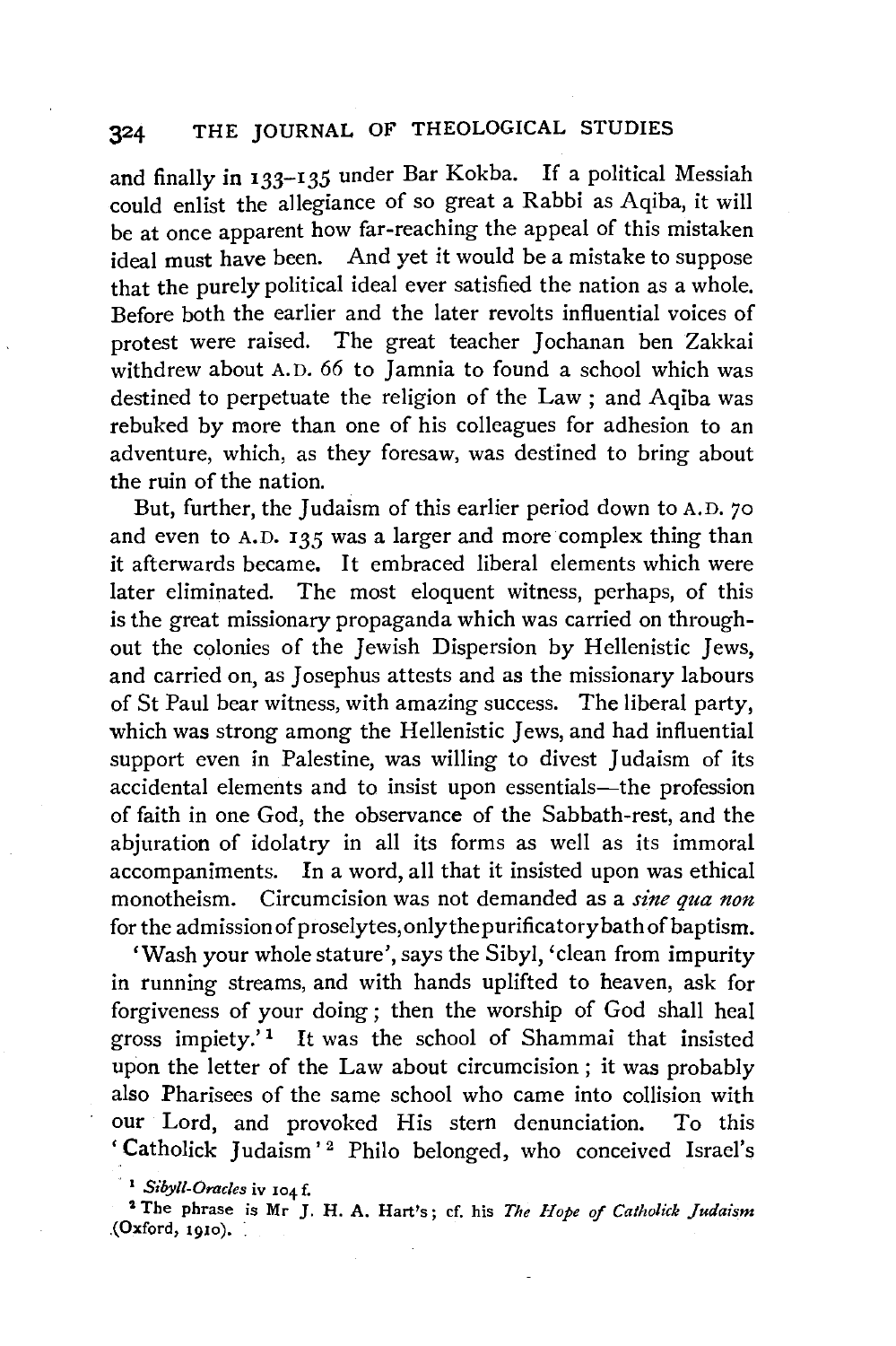mission to be a priestly nation for the whole world: 'Israel', he says, ' is above all the nations beloved of God, one that has received the priesthood for the whole human race.'<sup>1</sup> To Philo the missionary propaganda of the Dispersion was an essential part of Judaism. Now of this wider Judaism, which included, as we have seen, some, at any rate, of the apocalyptists, Christianity claims to be the heir. And the claim has been justified at the bar of history. For the religion of Jesus took over, as a matter of fact, the Greek Bible of the Jewish Dispersion (the LXX), as well as the missionary propaganda with its fruits, the Greek converts. All these Rabbinical Judaism surrendered. Truly, as a distinguished Jewish scholar 2 has said: 'If Jesus was the Christ, then the religion of the Jewish Dispersion was Christianity.'

When we turn to the question of our Lord's own conception of His Messianic office we are confronted with undoubted difficulties. The subject has been much debated during recent years, and the discussion of it has given rise to much controversy. Into the full details of this it would obviously be impossible to enter now. But one or two considerations of a general character which bear upon the fundamentals of the problem may be permitted. Controversy has not been without definite results which have brought some important points into clear relief. It is admitted on all hands now that there is a large eschatological element behind our Lord's conception.

The most characteristic expression of our Lord's Messianic consciousness is undoubtedly summed up in His use of the Messianic title, which He appropriated to Himself, of the Son of Man. What is its significance?

It is generally agreed that the special significance of the term is largely determined by its use in the famous passage in Dan. vii 13f: *I saw in the night visions, and behold there came with the clouds of heaven one like unto a son of man, and he came even to the Ancient of Days, and they brought him near*  before him. The author of Daniel apparently used the term *one like unto a son of man* in contrast with the beasts (who represent the heathen world-empires) as a symbol for the people

·, 1 *De Abrali.* ii 15. · 1

<sup>2</sup> Moriz Friedländer. *Das Judenthum in der vorchristlichen griechischen Welt* p. 19.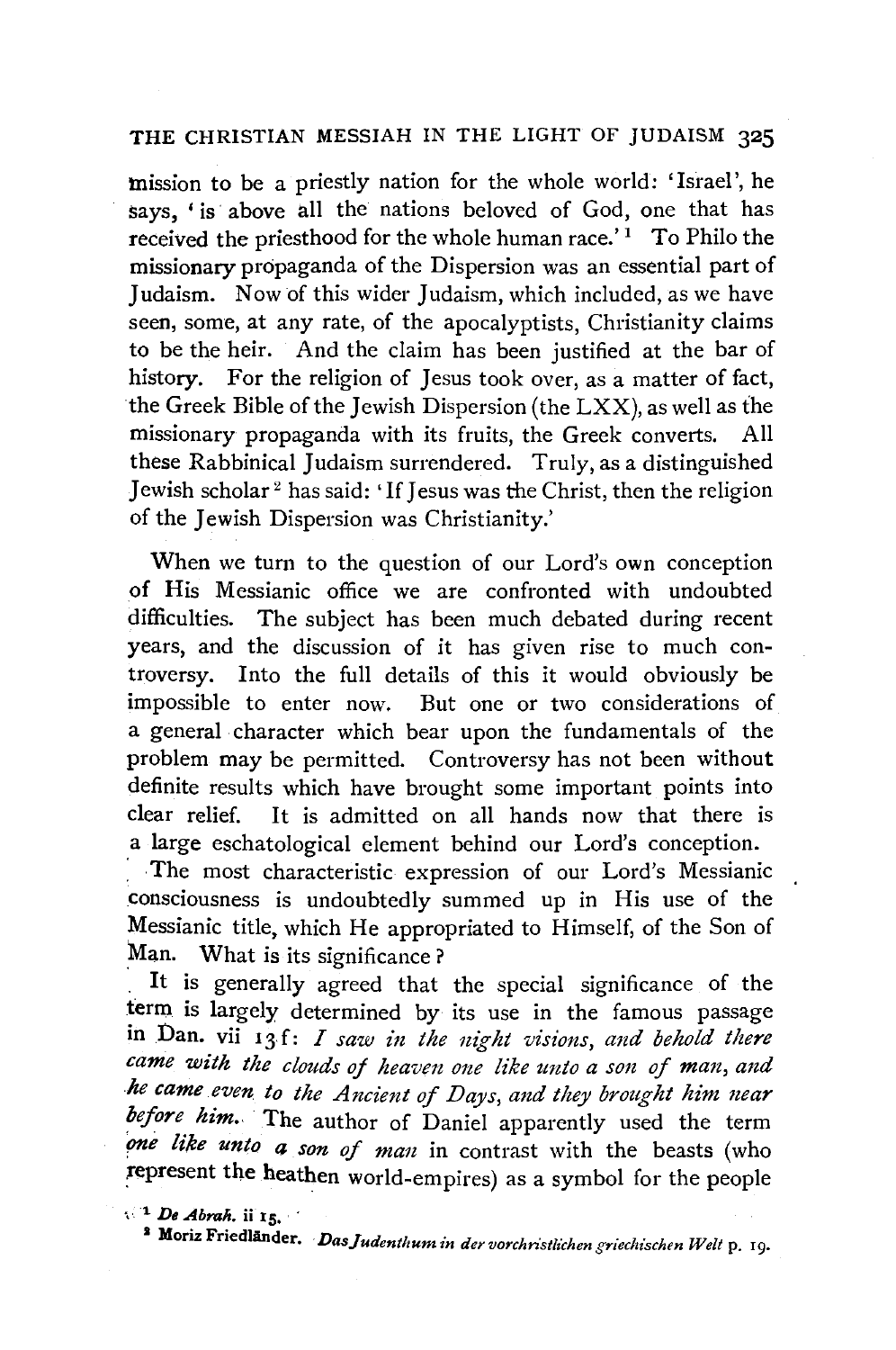of Israel. But it does not follow-as has so often been supposed -that the figure like a man (or *son of man*) has no individual or personal significance. On the contrary it seems probable that *one like unto a son of man* is really a descriptive term for an angelic being-presumably Michael, Israel's angel-prince, in the thought of the author of Daniel-who acts as Israel's representative and counterpart. The figure is thus both a symbol and a person. The author of Daniel probably borrowed this figure from tradition, from one form of which *the Man* of the Ezra-Apocalypse ( $2$  Esdras xiii)—who is there identified with the Messiah-was also derived. This *Man* is a heavenly being or angel who has been invested with attributes proper only to Jahveh Himself. Thus, like Jahveh (Is. xix 1), he rides upon the clouds, and in the Ezra-Apocalypse his appearance is described in the terms of a theophany. The idea of the heavenly being, who thus comes to view as a firmly fixed feature in old apocalyptic tradition, is the source of the conception of the heavenly Messiah -the Son of Man-of the Similitudes of the Book of Enoch, the composition of which most scholars assign to the first century B. c. Here the angelic being of Daniel, invested with Messianic attributes, becomes the pre-existent heavenly Messiah who is to judge both men and angels. It seems clear, however, that this Messianic conception was not at any time widely known or popular among the Jews. *The Son of Man* was certainly not a· current name for the Messiah among the Jews generally, though the conception of the pre-existent Messiah seems to be clearly present in the LXX of Dan. vii  $13<sup>1</sup>$  It was apparently cherished in certain (probably small) apocalyptic circles to which, no doubt, some of the earliest generation of Christians belonged. It is to this circle, presumably, that our Lord owed His knowledge of the idea, and its Messianic associations, as shewn by His appropriation to Himself of the title *Son of Man.* But in His hands the original conception was profoundly modified by being combined with the idea of the Suffering Servant of Isaiah liii. In the idea so modified and embodied in the term, Christ seems to have found the most adequate expression of His Messianic consciousness. It thus acquires in His mouth that

<sup>1</sup>**EBEWpovv Ev Op&.paT' Tfjs vvKTOs** ~tat *40oV* **E1rl TWv vEcpeAWv ToV** *oVpavoV Ws vlOs*   $d$ νθρώπου ήρχετο και ως παλαιος ήμερων παρ<del>ή</del>ν.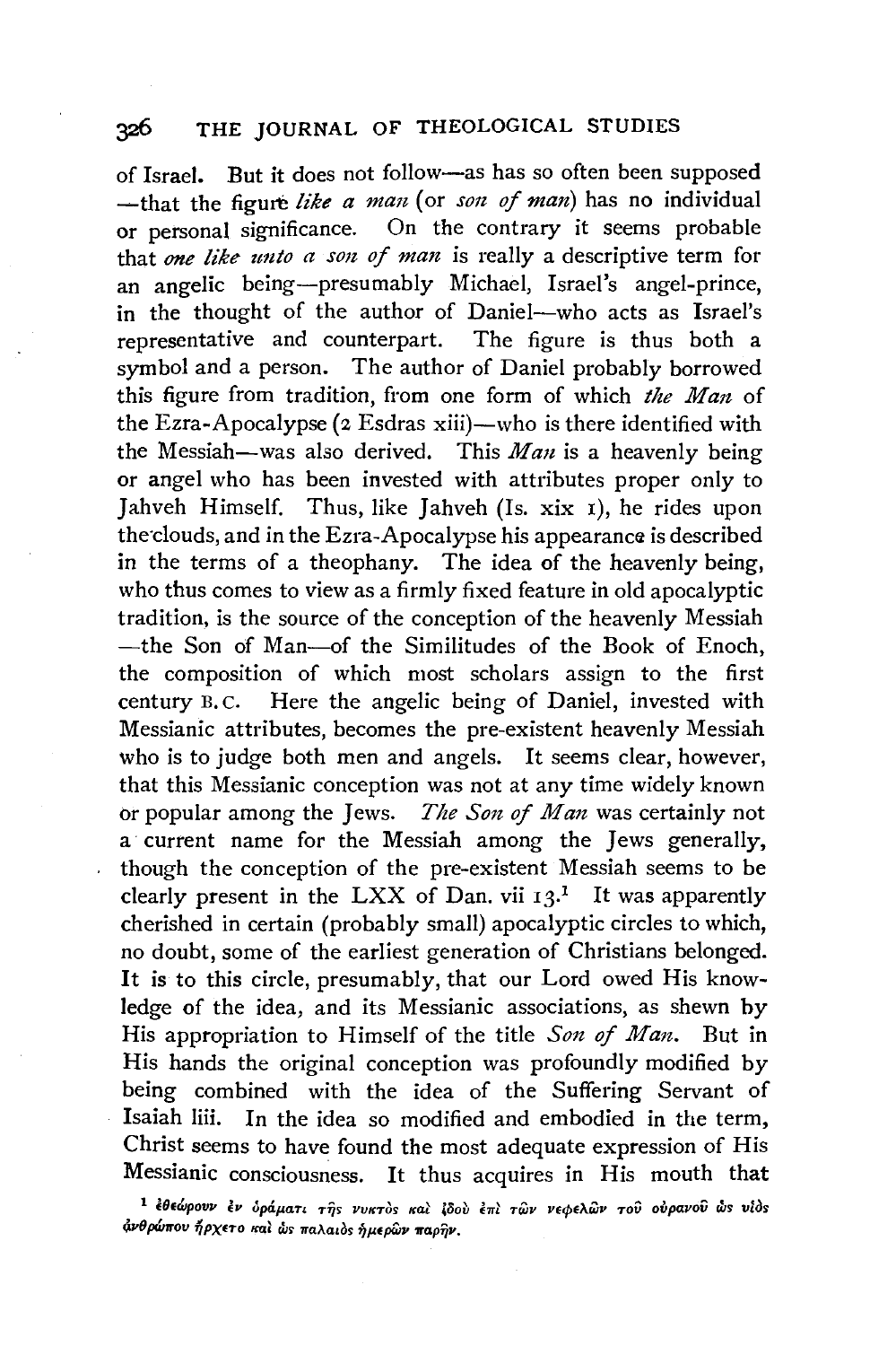combination of the ideas of humiliation and glory which is so striking a feature in His use of the expression. The Messianic interpretation of Dan. vii was also known to the Rabbis, though, as has been pointed out, it never resulted in the current popular use of the term *Son of Man* as a title of the Messiah. The great Jewish Rabbi Aqiba (early second century A. D.) spoke of the  $\cdot$  thrones' of Dan. vii 9 as prepared for God and for David,<sup>1</sup> an exegesis which presupposes the Messianic interpretation of Dan. vii 13. A later Rabbi (Joshua b. Levi, c. *250* A. D.) combined the two texts, which he interpreted Messianically, Dan. vii 13 and Zech. ix 9 : 'Behold with the clouds of heaven came one like a Son of Man ... Lowly and riding upon an ass.' How is the apparent contradiction to be reconciled? asks the Rabbi. The answer is: 'If they [i.e. the generation in which the Messiah comes] shall be worthy he will come with the clouds of heaven (i.e. in glory and majesty), and if not, he will come upon an ass' (i.e. in humiliation).<sup>2</sup> In this way the Rabbi strove to combine prophecies which he accepted as speaking of Messiah's humiliation and glory. The New Testament follows a different path. It sees the apparent contradiction resolved in the person of Jesus of Nazareth. In the Son of Man who had not where to lay His head, who willingly suffered the deepest of all earthly humiliation in the death of the Cross, and who was afterwards exalted to the Throne of God, the writers of the New Testament found a key which unlocked all the significance of the ancient prophecies, which shed a new and brilliant light upon many obscure passages, and solved all the apparent contradictions. Can it be wondered at that, with such an intense conviction as they possessed of the meaning of the life, death, and resurrection of their Lord, they should go forth as they did and preach with triumphant enthusiasm the gospel of the crucified but exalted Messiah ?

It must be admitted, indeed, that in their appeal to prophecy and in their application of it there was something new as well as old. 'The New Testament in its citations from the Old Testament Scriptures preserves much of the old exegesis of the ancient synagogue, which has often been refined away or modified by the later Rabbis and teachers. An interesting example of this

<sup>1</sup>T. B. Sanh. 386. " T. B. Sanh. *gSa.*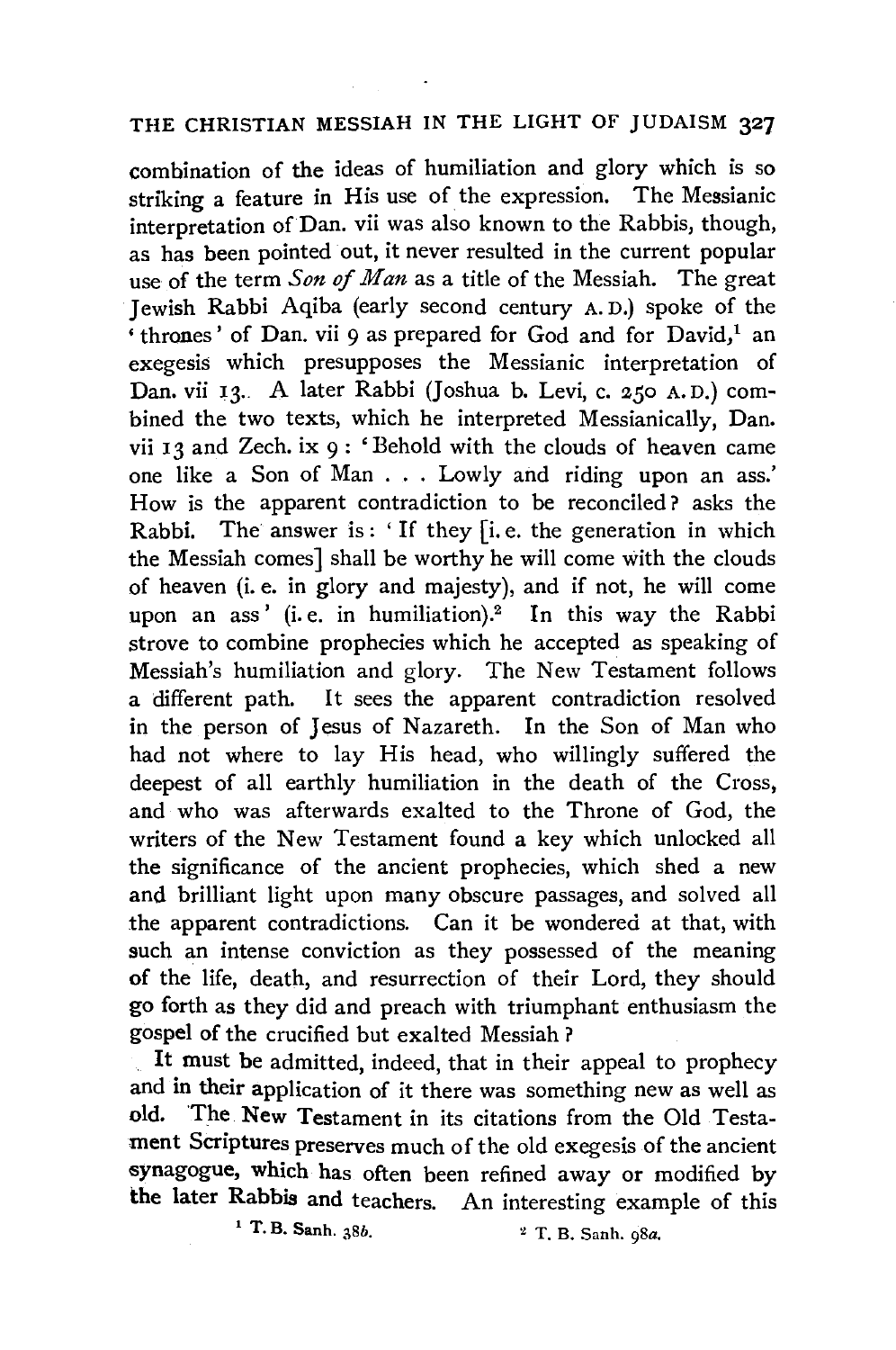On the Christian view of Christ as the great representative Man there is in fact no difficulty in applying prophecies which originally had a collective significance to the Messiah. As Dr Stanton has well said  $1$ : 'The New Testament writers, in their application of the language of the prophets to Christ and His Church, pointed out the true fulfilment of what the prophets dreamed, in the deepest sense of the word fulfilment, that is, the complete realization of the essential idea of what they aspired after ; while, at the same time, the fact that the aspirations of the prophets did actually in God's Providence prepare the way of Christ by training men in the expectation of Him and His Kingdom, in itself gives an authority to such an interpretation of their language ... In the ideal of the theocratic king, or in the experience of some saint of God, or in God's relations to Israel as His child, or (in one instance) in the Psalmist's conception of the true destiny of man, features were shadowed forth, however dimly, which were recognized as existing in Jesus in their most perfect manner.' This is not to abnegate the rights of historical investigation which seeks to discover by all means at command the circumstances which conditioned the original composition of a prophecy, and the significance it bore to the original writer and readers. But the prophetic word did not exhaust its meaning with its original utterance and immediate application. It was constantly being re-interpreted and adapted to later circumstances and conditions. The preservation of the prophetic writings in a sacred Book through the centuries was bound to produce this result. As a great Jewish scholar<sup>2</sup> has said : ' The Bible is, and at all times was, a Word full of fresh life, not a dead book. This everlasting Word belonged not to a particular age; it could not be dependent [for its meaning] on the time when it was written down.' One important element, then, that must be considered with Messianic prophecy is the history of its interpretation. And this is largely dependent upon the nature of the Hope which is, (at once,) partly its outcome and partly a controlling factor in determining its general direction. It is all-important to bear this in mind when we come to estimate the Messianic conceptions of Rabbinic and of later Judaism.

<sup>1</sup> The Jewish and Christian Messiah p. 195 f. <sup>2</sup> Geiger Urschrift p. 72 f.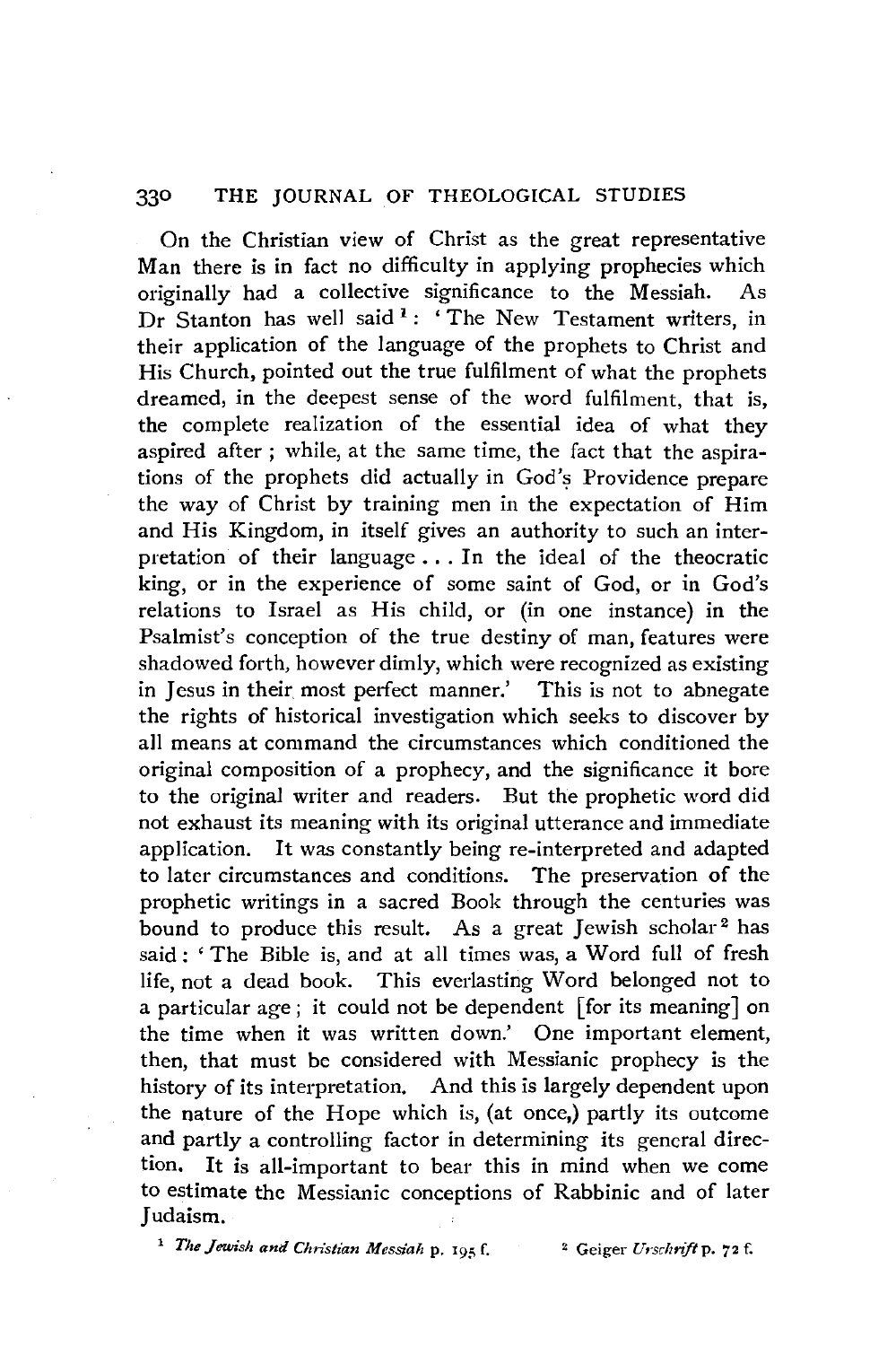The conceptions of the Messianic Age as these appear in the Midrashim and Haggadistic parts of the Talmud are too varied to be described in detail here. There is, of course, the period of tribulation which precedes the Messianic Age proper. In the wars of Gog and Magog the mysterious Messiah ben Joseph will be killed; but will be restored to life by Elijah, the forerunner of the true Messiah ben David. The latter is pictured as a man of the Royal House of David, divine only in the greatness of his natural gifts. Through him the Kingdom of Israel, now gathered in, is to be set up, and is to be the world-power. This is usually thought of as of temporary duration-lasting 400 or I ,ooo years-and during its existence it is to be marked by the enjoyment of great felicity. It will be terminated by the end of the world, and the Final Judgement.

It is, however, in the Jewish Liturgy that we find a more truly representative and nobler expression of the Jewish national Messianic hope. Here extravagant fancies are kept in check ; the language used is largely controlled by that of the Bible, at any rate in the public prayers; and even in the hymns and piyyutim there is dignity and restraint. In the so-called ' Eighteen-Blessings ' (*Shěmonê* ' $E$ *sre*),<sup>1</sup> which forms an integral part of all Jewish services, there are several allusions to or petitions for the coming of the Messiah, who is referred to as ' Redeemer' (i). In xiv and xv the prayer for the coming of the Messiah ben David becomes explicit :-

 $XIV:$  *And to Jerusalem, thy city, return in mercy as thou hast*  $said$ ; rebuild it soon, in our days, as an everlasting building, and speedily set up therein the throne of David.

XV: *Cause the Shoot (Bt'anch) of David speed£ly to shoot forth,*  and let his horn be exalted in thy salvation, because we wait for  $thy$  salvation continually.

The Eighteen Benedictions also contain petitions for the gathering in of the exiles, and the restoration of the sacrificial worship of the Temple. But the *r8le* and person of the Messiah are not emphasized. It is the Redemption that occupies the central point in the aspirations of petitioning Israel. The language often glides insensibly into that of prayer for the Redemption, without any

t The full text of these can be seen in Singer's ed. of the *Authonzed Daily Prayer-Book* (Hebrew and English) pp. 44-54 (Eyre & Spotliswoode).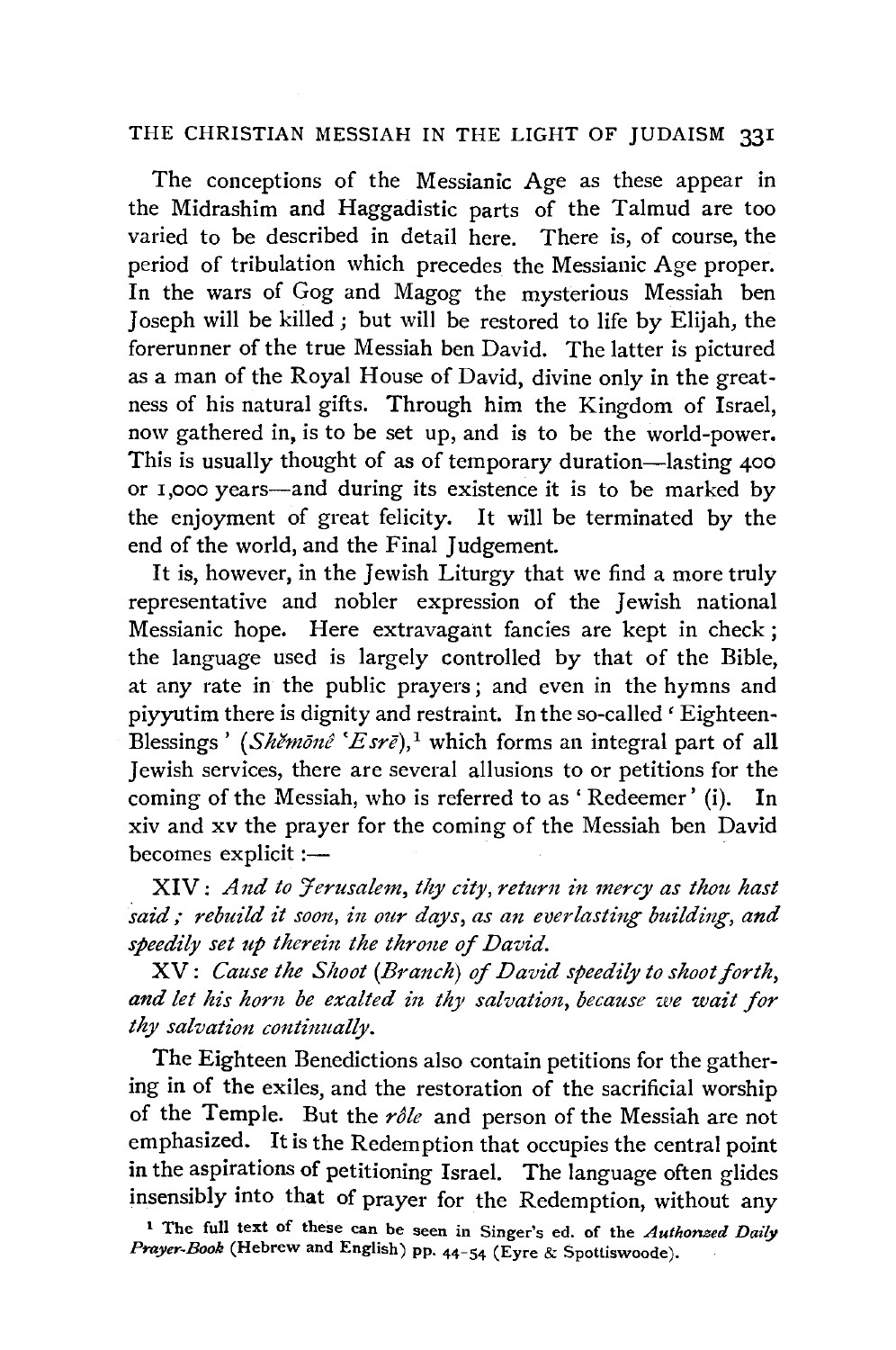allusion to the Messiah at all. God Himself is Israel's Redeemer: $\leftarrow$ *Blessed art Thou, 0 Lord, the Redeemer of Israel.* 

And God Himself is Israel's true  $King:$ 

*Restore our judges as at the first, and our counsellors as at the beginning; remove from us grief and sighing; and reign Thou over us, 0 Lord, Thou alone, in lovingkindness and tender mercy, and justify us in judgement.* 

In fact-and it is important that this should be rememberedthe Messianic Age has always occupied a larger place in the thought of Rabbinical Judaism than the personal Messiah. The finest prayers in the Jewish Liturgy breathe the aspiration that God's sovereignty may be set up in all the world:—

*Now, therefore, O Lord our God, impose Thine awe upon all Thy works, and Thy dread upon all that Thou hast created, that all works may fear Thee, and all creatures prostrate themselves before Thee* ; *that they may all form a single band to do Thy will*  with a perfect heart, even as we know, O Lord our God, that dominion is Thine, strength is in Thine hand, and might in Thy right hand, and that Thy name is to be feared above all that Thou *hast created* (cf. Singer p. 239).

A prayer breathing similar sentiments<sup>1</sup> forms the conclusion of every service in the Synagogue.

It is, perhaps, hardly surprising, in view of the subordinate and unessential *role* assigned to the personal Messiah in orthodox Judaism, to find Reform Judaism eliminating the Messiah altogether. In an official manifesto of Reform principles put

<sup>1</sup> The *'Alenu*, which runs as follows: - 'It is our duty ('עלינו') to praise the Lord of all things.  $\ldots$  He is our God; there is none else.  $\ldots$ . We therefore hope in thee, 0 Lord our God, that we may speedily behold the glory of thy might, when thou wilt remove the abominations from the earth; and the idols shall be utterly · cut off, when the world shall be perfected under the kingdom of the Almighty, and all the children of flesh will call upon thy name, when thou wilt turn unto thyself all the wicked of the earth. Let all the inhabitants of the world perceive and know that *unto thee every knee must bow, every tongue must swear.* Before thee, 0 Lord our God, let them bow and fall ; and unto thy glorious name let them give honour; let them all accept the yoke of thy kingdom, and do thou reign over them speedily, and for ever and ever. For the kingdom is thine, and to all eternity thou wilt reign in glory ; as it is written in thy Law, *The Lord shall reign for ever and ever.*  And it is said *:And the Lord shall be King over all the earth; in that day shall the Lord be One, and His name one.'* (See Singer's *Authorized Datly Prayer-Book* p. 76 f.)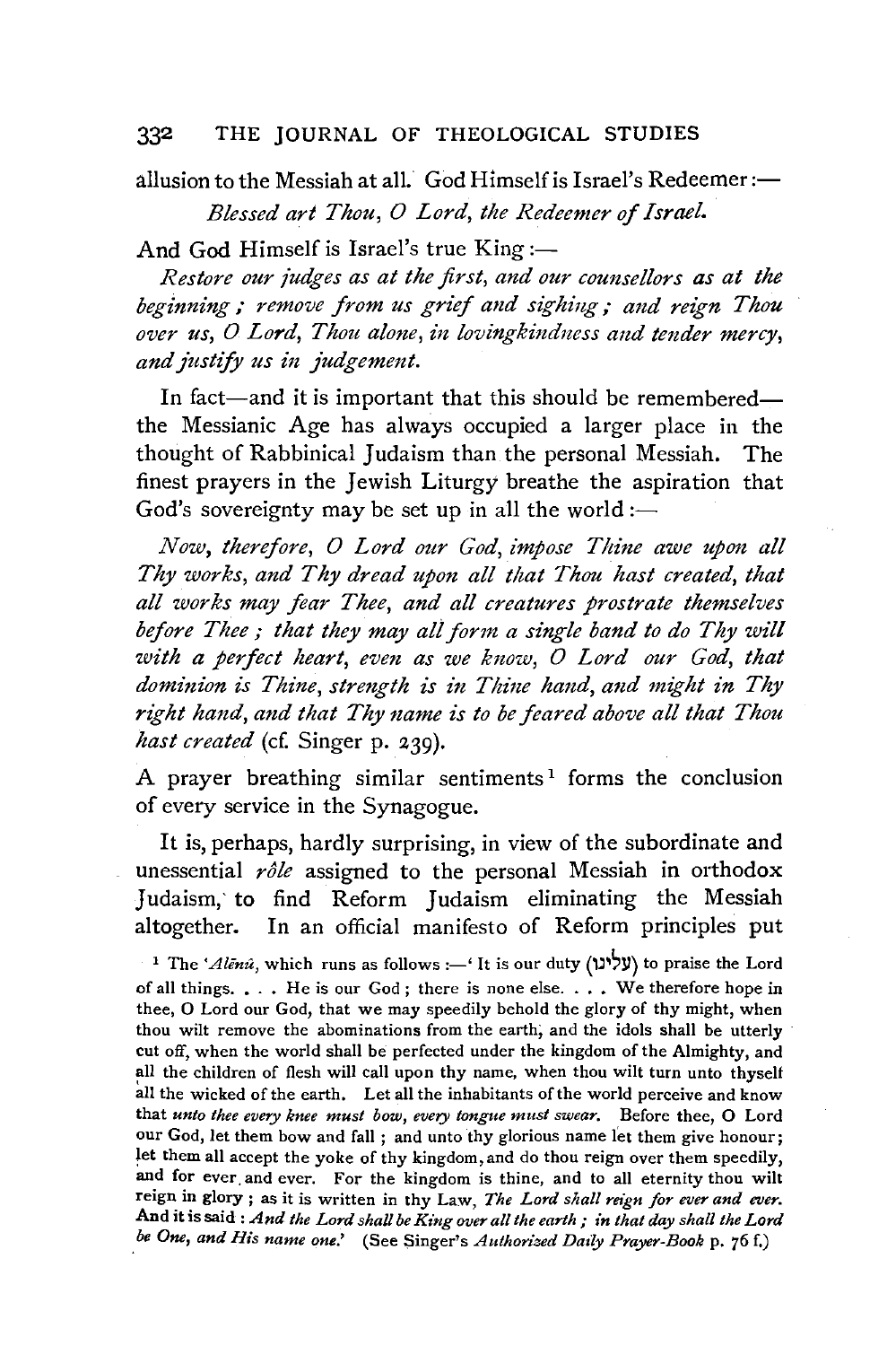forth at Philadelphia in 1869, the following is the first of a series of statements  $:=$ 

' The Messianic aim of Israel is not the restoration of the old Jewish state under a descendant of David, involving a second separation from the nations of the earth, but the union of all the children of God in the confession of the unity of God, so as to realize the unity of all rational creatures, and their call to moral sanctification.'

Again, in another manifesto, put forth at Pittsburg in 1885, the following occurs :-

, We recognize in the modern era of universal culture of heart and intellect the approaching of the realization of Israel's great Messianic hope and for the establishment of the kingdom of truth, justice, and peace among all men. We consider ourselves no longer a nation, but a religious community, and therefore expect neither a return to Palestine, nor a sacrificial worship under the sons of Aaron, nor the restoration of any of the Jaws concerning the Jewish state.'

This, surely, is a confession of religious bankruptcy ! As the fulfilment of the glowing hopes, expressed by the prophets and psalmists of Israel, of a divine intervention we are offered modern culture, and the spread of cheap enlightenment!<sup>1</sup>

The hopes of orthodox Judaism and orthodox Christianity are not separated by such an impassable gulf. And yet the fundamental differences between them are sufficiently serious. The most important is concerned with the Person of Christ. Orthodox Judaism refuses to assign so exalted a position as is claimed for Jesus to any but God. It has consistently kept its Messiah within purely human limits. The nation is greater than any  $\cdots$ individual member of it. In order to maintain this position early Rabbinism was obliged to eliminate a good deal that belonged to the older and wider Judaism that preceded it; in particular it practically banned the whole of the apocalyptic literature which enshrined the developed conception of the heavenly pre-existent Messiah ; it also banned the Hellenistic literature of Philo and his contemporaries and predecessors, together with their Greek Bible, the LXX. Recently a controversy has been carried on in a Jewish

<sup>&</sup>lt;sup>1</sup> This language is not meant to apply to the *whole* position of Reform Judaism, but only to its dissipation of the substance of the Messianic hope. Faith in a real divine intervention-whether by the advent of a personal Messiah or the coming in of the Messianic Age-is surely essential to the hope, and it is deprived of most of its significance if it is thus rationalized away into a colourless evolutionary process.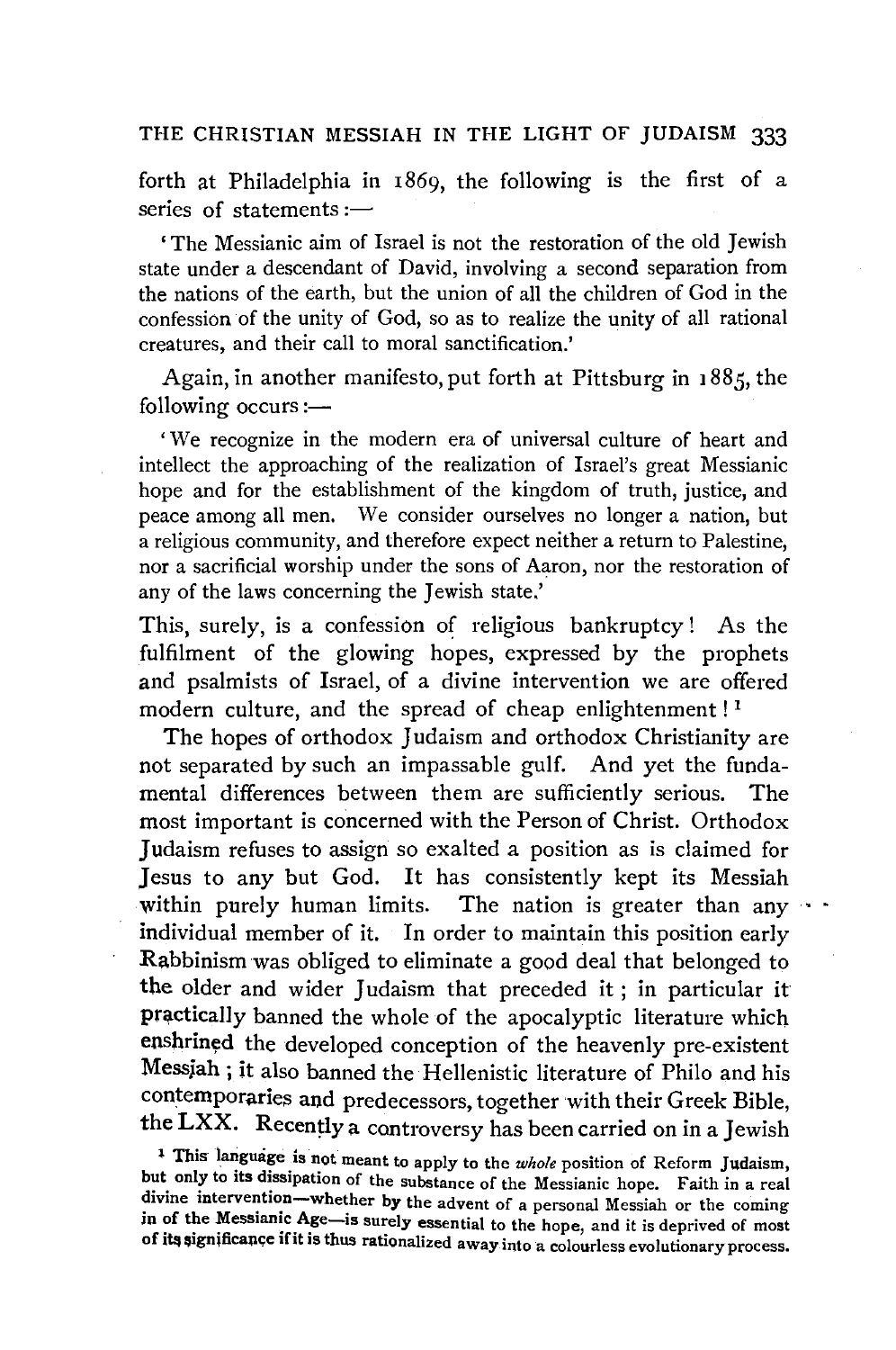newspaper<sup>1</sup> on the question whether Philo was a good Jew. According to one of the controversialists he was a good Diaspora-Jew, but his Judaism cannot pass muster from the point of view of orthodox Rabbinic Judaism. Was not Philo, he asks, ultimately responsible for the Christian doctrine of the Trinity?

 $\overline{Q}$  Ouite consistently, from its own point of view, Rabbinic Judaism will have nothing to do with any form of the doctrine of mediation, or a mediator. Inconvenient survivals from the older theology which suggested tendencies of this sort have been largely suppressed or relegated to the background ; and passages have even been inserted in some of the oldest parts of the Liturgy, with a polemical aim against the Christian doctrine of the mediatorial Christ, who saves and redeems His people from their sins. The Law<sup>2</sup> occupies the central place, and is invested with supreme honour in worship and devotion. All this is but the expression of a profound conviction that God has chosen to make a supreme revelation of Himself and His requirements in the Divine Law ; and that man is sanctified by the Divine Law which is the very principle of His perfection. The Law thus occupies in Judaism exactly the same position as the Person of Christ and the Incarnation in orthodox Christianity. Perfection is to be sought and attained in the one case in obedience to a system of ordinances ; in the other in devotion to a personal Saviour who has realized the divine requirements in a sinless manhood. In the one case the ideal is set forth in a book ; in the other it is embodied in a life.

Herein the fundamental and vital difference between Judaism and Christianity is manifest. The inexhaustible significance of the Person of Christ, its perennial religious value in meeting the varying spiritual needs of different ages, races, and civilizations ; its attractive inspiring and redemptive power; have been-and are being-shewn in ways and with a frequency that are unmistakeable. A religion that sets forth its ideal in the abstract form of a book is necessarily inferior to one that transfigures worship into personal service, and holiness of character into personal devotion to the Incarnate Son of God.

Another fundamental difference between Rabbinical Judaism

1 *The Jewish Chronicle* (January 1912).

<sup>2</sup> This and the following three paragraphs are derived from the writer's Essay, The Spiritual Teaching and Value of the Jewish Prayer-Book (1906) pp. 14 f, 44 f.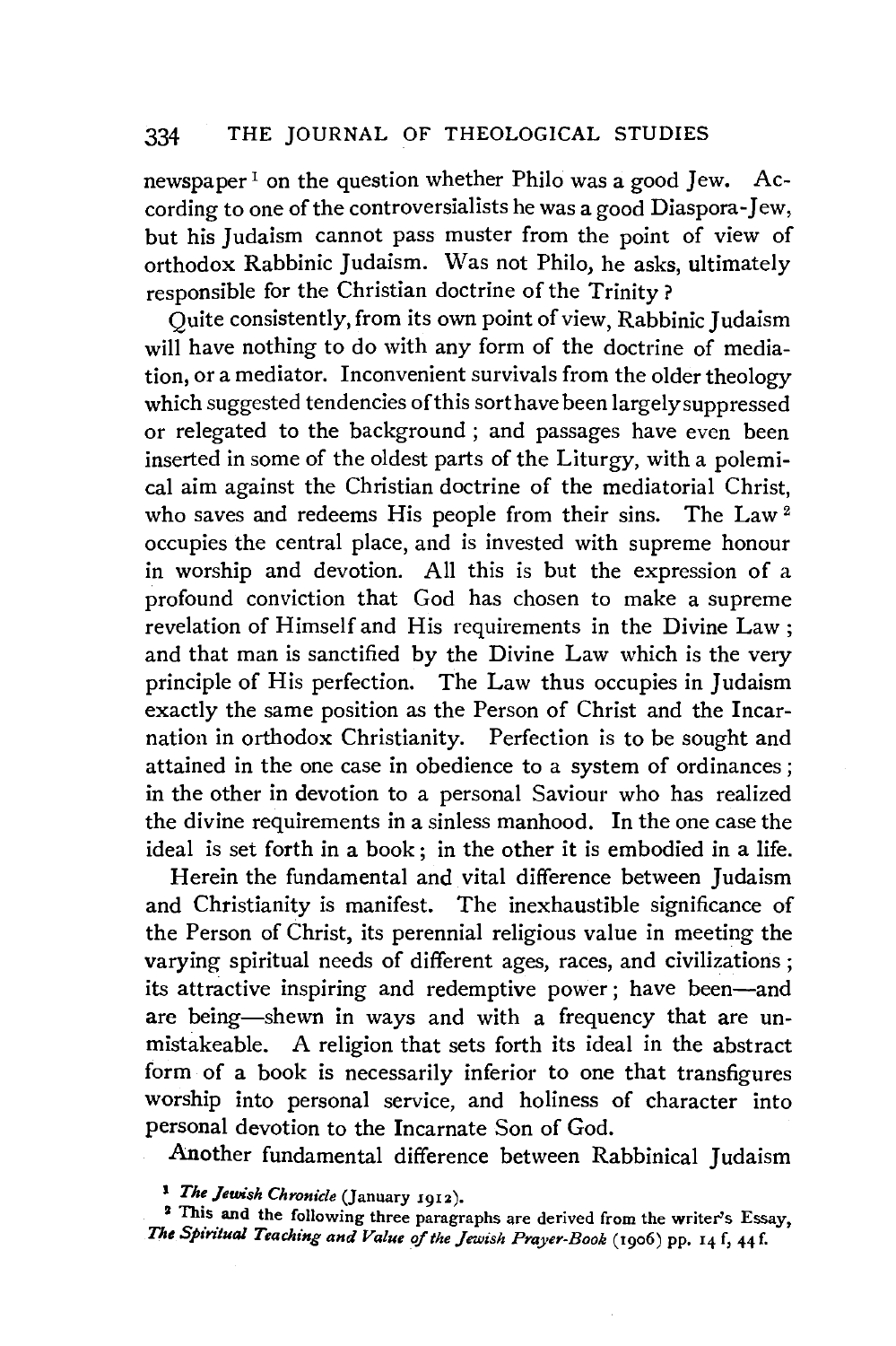and Christianity concerns the question of sin and forgiveness. The Rabbis may with truth be said almost completely to have spiritualized the idea of sacrifice and atonement. Nothing could well be nobler or higher than their doctrine of repentance. Even the acknowledgement of sin seems to be expressed in the penitential prayers in adequate language; while the emphasis that is laid on God's mercy<sup>1</sup> and yearning for the return of the penitent is fervent enough almost to be Christian.

Where Christianity and Rabbinical Judaism part company is as to *the means by which such true repentance is to be secured.* 

In place of a Saviour who has died for the sins of the world, Judaism offers to the sinner the Law, the Day of Atonement. It has ever been deficient in sympathy with the unlearned, the ignorant, the weak, the fallen, the lost. 'Judaism', says Dr Dalman, 'exhibits no lack of benevolence, even outside the circle of its race-connexion. It possesses, however, nothing corresponding to the Christian efforts for saving the lost, nothing parallel to our home and foreign missions ; nor can it possess anything of the kind', because it has failed to make Love the central principle of Religion.<sup>2</sup>

The need for reconstruction of the Christian apologetic in the face of Judaism asserts itself inevitably from age to age. What is needed to-day, for orthodox Jews, is a demonstration on a large scale of the truth of the New Testament claims to be the true and legitimate developement of the religion of the Old Testament. If the kernel of the Old Testament religion lies in the teaching of the prophets, it will not be difficult to prove that the New Testament is its rightful heir. For if anything is certain it is that the New Testament is full of the prophetic spirit; Jesus Himself, according to Mr Montefiore, was the greatest of the prophets ; while the beginnings of the Christian movement were marked by a great revival of the spirit of prophecy, which, according to the Rabbinical literature itself, is to be one of the signs of the Messianic time. It was in the prophetic spirit that the Christian missionaries went forth to realize the ideal of the .older prophets, and make the Christian Messiah to be *the light to lighten the Gentiles.* 

1 Especially the thirteen attributes mentioned in Ex. xxxiv 6 f. • *Christianity andJudaism* (E. T.) p. 47.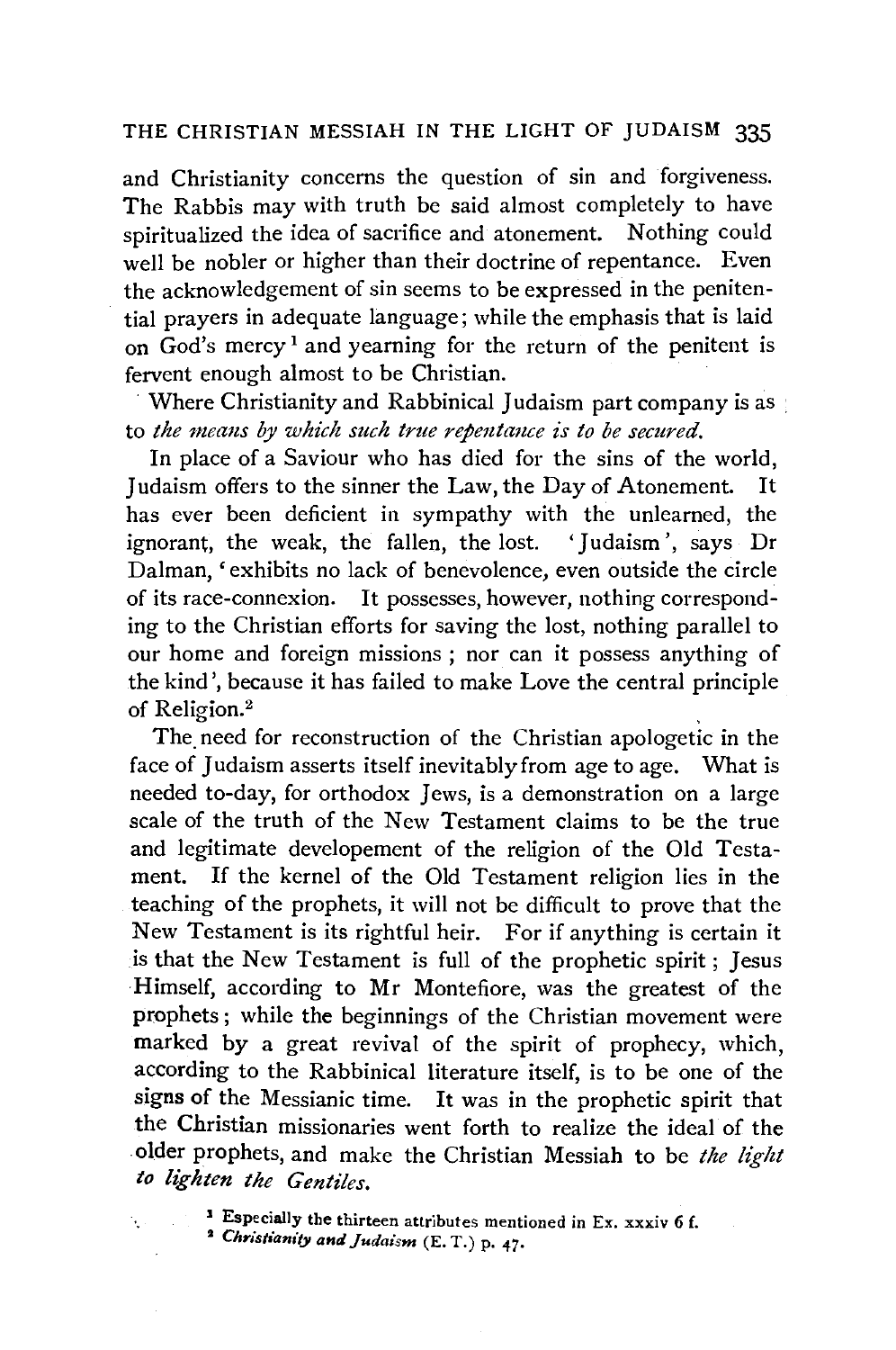If all this could be set before orthodox Jews in a Jewish way, they would listen ; for they were never more ready to listen than at the present time. When a Jewish Rabbi like Dr Klein of Stockholm can publicly state, as he has just done,<sup>1</sup> that the prophetic religion is the true religion of Israel; that the Law was an intruding element-a compromise ; and that one of the works of the Messiah, which was realized in Jesus, was the annulling of the binding character of the ceremonial Law, we are naturally startled. Surely along such lines as these a reconciliation between Church and Synagogue ought to be possible.

The antagonism between Church and Synagogue has wrought untold mischief to both. Judaism by organizing itself against Christianity has impoverished itself; while the Christian Church has, in its turn, suffered by having Judaism as an opposing force outside. Nor is the fault entirely on the side of the Jews. I doubt whether Christianity has ever been presented to the Jewsat any rate since the second century-in a way calculated to make a large appeal to the best of them. Individual Jews have in all ages been drawn to the profession of faith in Jesus of Nazareth. But while the profession of Christianity involves, as it involves now, the repudiation by the Jew of his entire national past, and his absorption in one or other branch of the Western Church, can it be wondered at if the great mass of the best Jews refuse to contemplate such a surrender?

It was a great disaster when the distinctively Jewish branch of early Christianity disappeared. Recently a remarkable tendency has manifested itself in more than one quarter to attempt to revive a Jewish form of Christianity. One ideal that has been expressed is the revival of the Church of the Hebrews, • that branch of the Holy Catholic Church', to use Bishop Blyth's words, ' which was first developed ', and is now ' in suspense'.<sup>2</sup> Such a Church would naturally possess its own Liturgy and offices, essentially Jewish in expression and character, and its own distinctive organization. If such a community could ever be organized on a strong basis, and maintained, it would gradually concentrate the strength-which is now scattered and dissipated-

<sup>1</sup> Ist Jesus eine historische Persönlichkeit? (Tübingen 1910).

2 From a paper by Bishop Blyth, printed in *Church ana Synagogue,* January 1902.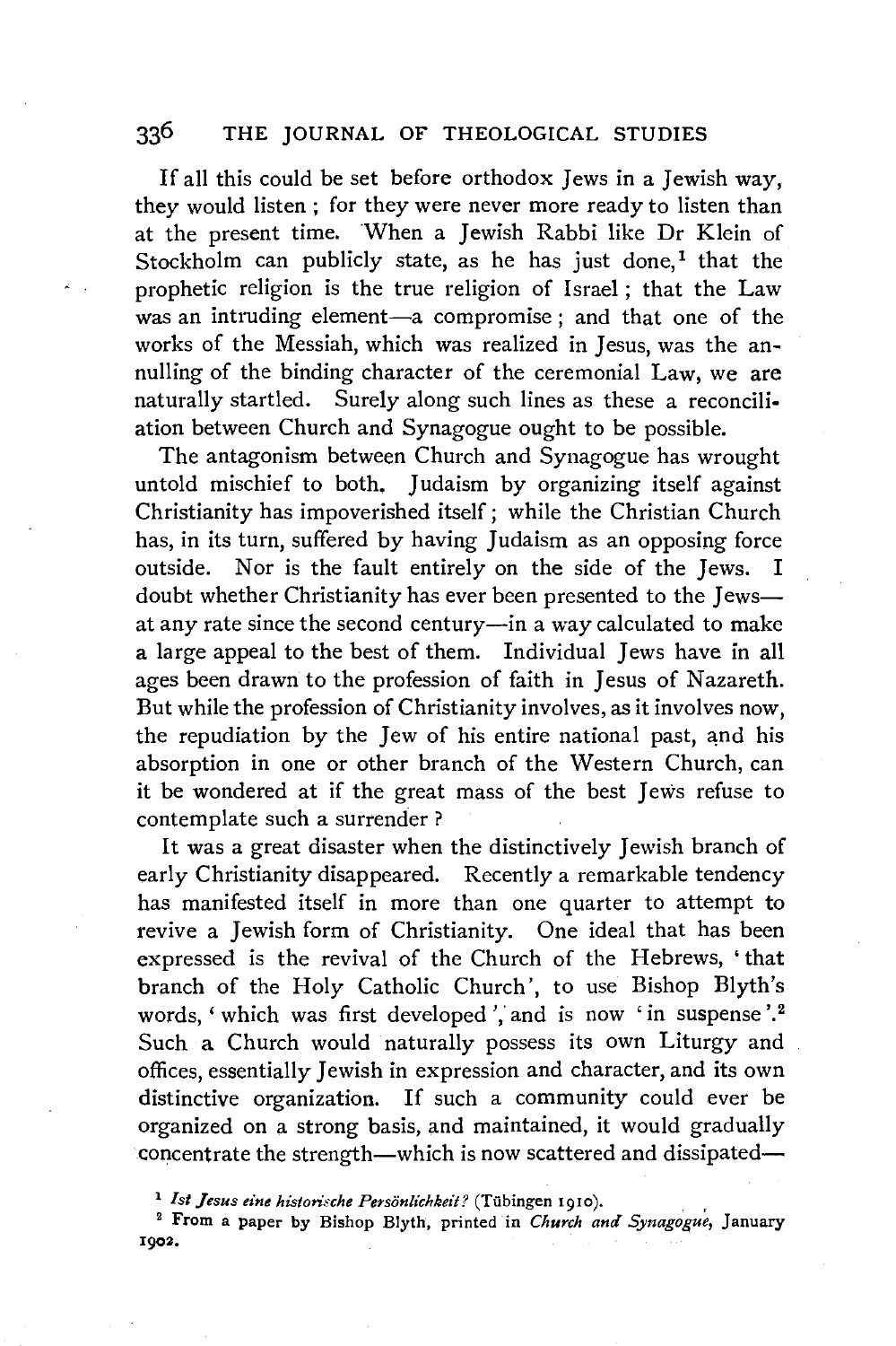of Jewish Christianity, and would set this forth in a distinctive<br>and arresting way before the world and before Jewry. It might and arresting way before the world and before Jewry. well, we may believe, in time develope into that Jewish Branch of the Catholic Church of which Bishop Blyth speaks.

Most Jews-including those of the Reform Branch-believe. or profess to believe, that Judaism has still a future, and a mission to carry out in the future to the world at large. Most Christians, too, would agree; only they would say: No religious future of any significance to the world at large is possible for Judaism with Jesus of Nazareth left out. The Jews themselves admit that the religion of Jesus has partially accomplished the Messiah's work by winning so many millions to belief in God.<sup>1</sup> We would ask: What will be left for the Jewish Messiah to accomplish when he comes ? No : the verdict of history justifies the Christian claim. Jesus of Nazareth has accomplished-and will more than accomplish—the work of the Jewish Messiah. In Him Israel should see not the destroyer of the Jewish race but its glorifier.

As a great scholar-Dr Briggs-who has investigated the whole subject of Messianic Prophecy in all its bearings has said: ' In Jesus of Nazareth the key of the Messianic prophecy of the Old Testament has been found. All its phases find their realization in His unique personality, in His unique work, in His unique Kingdom. The Messiah of prophecy appears in the Messiah of history. The redemption predicted as the completion of the redemption experienced in greater and richer fullness in the successive stages of the old covenant is at last completed in the Messiah of the Cross and the Throne, in the Lamb that was slain for the redemption of men, but who ever liveth as the fountain of life, and the owner of the Keys of Hades. . . . It was the same divine Being who devised the redemption of the world, who revealed it in prophetic prediction, who prepared for it in the developement of history, who accomplished it in time and eternity.... None but God could give such prophecy; none

VOL. XIII. Z

<sup>1</sup> In the early Middle Ages it was officially declared on Rabbinical authority that Christians were to be regarded as *Gere Toshab*, i.e. proselytes of the gate (see Isaac b. Sheshet, Response II9; cited by G. Friedlander *Jewish Sources*  of *Sermon on the Mount* p. 266).